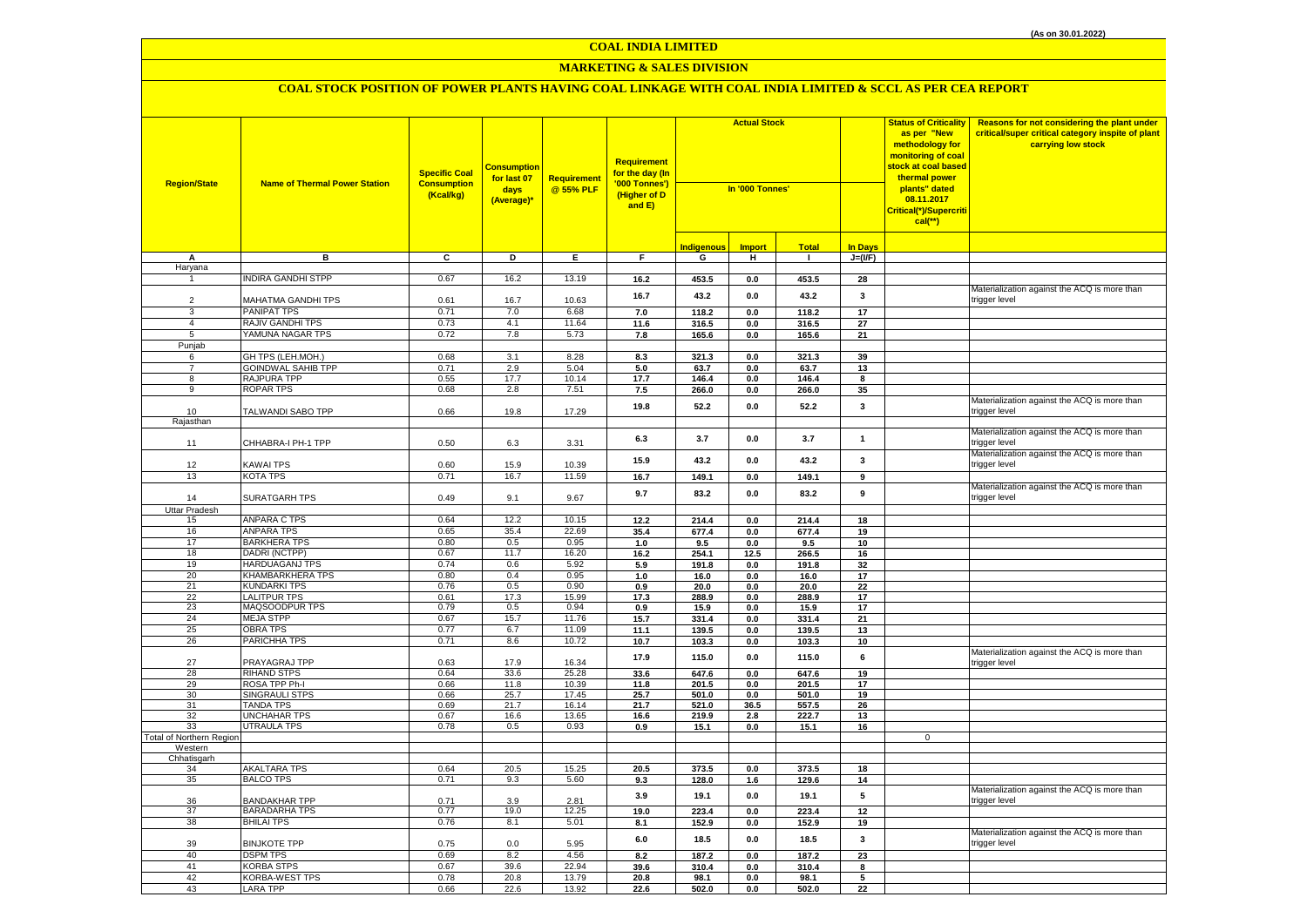### **MARKETING & SALES DIVISION**

| <b>Region/State</b>        | <b>Name of Thermal Power Station</b>     | <b>Specific Coal</b><br><b>Consumption</b><br>(Kcal/kg) | <b>Consumption</b><br>for last 07<br>days<br>(Average)* | Requirement<br>@ 55% PLF | <b>Requirement</b><br><mark>for the day (In</mark><br>'000 Tonnes')<br>(Higher of D<br>and E) | <b>Actual Stock</b><br>In '000 Tonnes' |               |               |                         | <b>Status of Criticality</b><br>as per "New<br>methodology for<br>monitoring of coal<br><mark>stock at coal based</mark><br>thermal power<br>plants" dated<br>08.11.2017<br>Critical(*)/Supercriti<br>$cal$ (**) | Reasons for not considering the plant under<br>critical/super critical category inspite of plant<br>carrying low stock |
|----------------------------|------------------------------------------|---------------------------------------------------------|---------------------------------------------------------|--------------------------|-----------------------------------------------------------------------------------------------|----------------------------------------|---------------|---------------|-------------------------|------------------------------------------------------------------------------------------------------------------------------------------------------------------------------------------------------------------|------------------------------------------------------------------------------------------------------------------------|
|                            |                                          |                                                         |                                                         |                          |                                                                                               | <b>Indigenous</b>                      | <b>Import</b> | <b>Total</b>  | <b>In Days</b>          |                                                                                                                                                                                                                  |                                                                                                                        |
| A                          | в                                        | C                                                       | D                                                       | Е.                       | F.                                                                                            | G                                      | н             | л.            | $J=(VF)$                |                                                                                                                                                                                                                  |                                                                                                                        |
| 44                         | NAWAPARA TPP                             | 0.79                                                    | 0.0                                                     | 6.28                     | 6.3                                                                                           | 23.2                                   | 0.0           | 23.2          | $\overline{\mathbf{4}}$ |                                                                                                                                                                                                                  | Materialization against the ACQ is more than<br>trigger level                                                          |
| 45                         | PATHADI TPP                              | 0.65                                                    | 9.5                                                     | 5.18                     | 9.5                                                                                           | 175.6                                  | 0.0           | 175.6         | 19                      |                                                                                                                                                                                                                  |                                                                                                                        |
| 46                         | <b>SIPAT STPS</b>                        | 0.68                                                    | 29.7                                                    | 26.62                    | 29.7                                                                                          | 664.1                                  | 0.3           | 664.4         | $\overline{22}$         |                                                                                                                                                                                                                  |                                                                                                                        |
| 47                         | <b>TAMNAR TPP</b>                        | 0.84                                                    | 24.3                                                    | 26.52                    | 26.5                                                                                          | 118.1                                  | 0.0           | 118.1         | $\overline{\mathbf{4}}$ |                                                                                                                                                                                                                  | Materialization against the ACQ is more than<br>trigger level                                                          |
| 48                         | <b>JCHPINDA TPP</b>                      | 0.75                                                    | 12.6                                                    | 14.22                    | 14.2                                                                                          | 83.2                                   | 0.0           | 83.2          | 6                       |                                                                                                                                                                                                                  | Materialization against the ACQ is more than<br>trigger level                                                          |
| Gujarat                    |                                          |                                                         |                                                         |                          |                                                                                               |                                        |               |               |                         |                                                                                                                                                                                                                  |                                                                                                                        |
| 49                         | <b>GANDHI NAGAR TPS</b>                  | 0.69                                                    | 8.1                                                     | 5.71                     | 8.1                                                                                           | 92.3                                   | 0.0           | 92.3          | 11                      |                                                                                                                                                                                                                  | Materialization against the ACQ is more than                                                                           |
| 50                         | SABARMATI (D-F STATIONS)                 | 0.57                                                    | $4.3\,$                                                 | 2.74                     | 4.3                                                                                           | 3.0                                    | 73.4          | 76.4          | 6                       |                                                                                                                                                                                                                  | trigger level<br>Materialization against the ACQ is more than                                                          |
| 51                         | UKAI TPS                                 | 0.67                                                    | 12.4                                                    | 9.85                     | 12.4                                                                                          | 82.6                                   | 0.0           | 82.6          | $\overline{7}$          |                                                                                                                                                                                                                  | trigger level                                                                                                          |
| 52                         | <b>WANAKBORI TPS</b>                     | 0.67                                                    | 25.2                                                    | 20.22                    | 25.2                                                                                          | 51.3                                   | 0.0           | 51.3          | $\overline{\mathbf{2}}$ |                                                                                                                                                                                                                  | Materialization against the ACQ is more than<br>trigger level                                                          |
| Madhya Pradesh             |                                          |                                                         |                                                         |                          |                                                                                               |                                        |               |               |                         |                                                                                                                                                                                                                  |                                                                                                                        |
| 53                         | AMARKANTAK EXT TPS<br><b>ANUPPUR TPP</b> | 0.65                                                    | 3.1                                                     | 1.80                     | 3.1                                                                                           | 20.0                                   | 0.0           | 20.0          | 6                       |                                                                                                                                                                                                                  |                                                                                                                        |
| 54<br>55                   | <b>BINA TPS</b>                          | 0.65<br>0.74                                            | 16.7<br>3.3                                             | 10.31<br>4.88            | 16.7<br>4.9                                                                                   | 233.0<br>61.1                          | 0.0<br>0.0    | 233.0<br>61.1 | 14<br>13                |                                                                                                                                                                                                                  |                                                                                                                        |
| 56                         | <b>GADARWARA TPP</b>                     | 0.66                                                    | 12.4                                                    | 13.93                    | 13.9                                                                                          | 279.9                                  | 33.3          | 313.2         | 22                      |                                                                                                                                                                                                                  |                                                                                                                        |
| 57                         | <b>KHARGONE STPP</b>                     | 0.60                                                    | 13.6                                                    | 10.45                    | 13.6                                                                                          | 135.4                                  | 0.0           | 135.4         | 10                      |                                                                                                                                                                                                                  |                                                                                                                        |
| 58                         | SANJAY GANDHI TPS                        | 0.82                                                    | 15.4                                                    | 14.57                    | 15.4                                                                                          | 98.6                                   | 0.0           | 98.6          | 6                       |                                                                                                                                                                                                                  | Non payment of dues                                                                                                    |
| 59                         | <b>SATPURA TPS</b>                       | 0.67                                                    | 6.8                                                     | 11.79                    | 11.8                                                                                          | 86.9                                   | 0.0           | 86.9          | $\overline{7}$          |                                                                                                                                                                                                                  | Non Payment of Dues                                                                                                    |
| 60                         | <b>SEIONI TPP</b>                        | 0.64                                                    | 2.6                                                     | 5.06                     | 5.1                                                                                           | 199.3                                  | 0.0           | 199.3         | 39                      |                                                                                                                                                                                                                  |                                                                                                                        |
| 61                         | SHREE SINGAJI TPP                        | 0.71                                                    | 27.6                                                    | 23.50                    | 27.6                                                                                          | 225.5                                  | 0.0           | 225.5         | 8                       |                                                                                                                                                                                                                  |                                                                                                                        |
| 62                         | <b>VINDHYACHAL STPS</b>                  | 0.69                                                    | 65.0                                                    | 43.60                    | 65.0                                                                                          | 1263.7                                 | 0.0           | 1263.7        | 19                      |                                                                                                                                                                                                                  |                                                                                                                        |
| Maharashtra                |                                          |                                                         |                                                         |                          |                                                                                               |                                        |               |               |                         |                                                                                                                                                                                                                  |                                                                                                                        |
| 63                         | AMRAVATI TPS                             | 0.62                                                    | 18.2                                                    | 11.07                    | 18.2                                                                                          | 55.0                                   | 0.0           | 55.0          | 3                       |                                                                                                                                                                                                                  | Materialization against the ACQ is more than<br>trigger level                                                          |
| 64                         | <b>BHUSAWAL TPS</b>                      | 0.72                                                    | 9.1                                                     | 11.44                    | 11.4                                                                                          | 58.9                                   | 0.0           | 58.9          | 5                       |                                                                                                                                                                                                                  | Non payment of dues                                                                                                    |
| 65                         | <b>BUTIBORI TPP</b>                      | 0.67                                                    | 0.0                                                     | 5.31                     | 5.3                                                                                           | 59.7                                   | $0.0\,$       | 59.7          | 11                      |                                                                                                                                                                                                                  |                                                                                                                        |
| 66                         | CHANDRAPUR (MAHARASHTRA) STPS            | 0.78                                                    | 33.8                                                    | 30.17                    | 33.8                                                                                          | 52.4                                   | 0.0           | 52.4          | $\overline{2}$          |                                                                                                                                                                                                                  | Von payment of dues                                                                                                    |
| 67                         | DAHANU TPS                               | 0.62                                                    | 4.0                                                     | 4.09                     | 4.1                                                                                           | 5.4                                    | 0.0           | 5.4           | $\mathbf 1$             |                                                                                                                                                                                                                  | Materialization against the ACQ is more than<br>trigger level<br>Materialization against the ACQ is more than          |
| 68                         | DHARIWAL TPP                             | 0.67                                                    | 8.0                                                     | 5.34                     | 8.0                                                                                           | 26.8                                   | 0.0           | 26.8          | 3                       |                                                                                                                                                                                                                  | trigger level<br>Materialization against the ACQ is more than                                                          |
| 69<br>70                   | <b>GMR WARORA TPS</b><br>KHAPARKHEDA TPS | 0.67<br>0.89                                            | 6.0<br>17.0                                             | 5.29<br>15.72            | 6.0<br>17.0                                                                                   | 3.8<br>279.8                           | 0.0<br>0.0    | 3.8<br>279.8  | $\mathbf{1}$<br>16      |                                                                                                                                                                                                                  | trigger level                                                                                                          |
| 71                         | <b>KORADI TPS</b>                        | 0.76                                                    | 26.3                                                    | 22.08                    | 26.3                                                                                          | 161.2                                  | 0.0           | 161.2         | 6                       |                                                                                                                                                                                                                  | Non payment of dues                                                                                                    |
| 72                         | <b>MAUDA TPS</b>                         | 0.70                                                    | 26.3                                                    | 21.29                    | 26.3                                                                                          | 598.9                                  | 0.0           | 598.9         | 23                      |                                                                                                                                                                                                                  |                                                                                                                        |
| 73                         | NASIK TPS                                | 0.81                                                    | 6.0                                                     | 6.72                     | 6.7                                                                                           | 11.7                                   | 0.0           | 11.7          | $\mathbf{2}$            |                                                                                                                                                                                                                  | Non payment of dues                                                                                                    |
| 74                         | PARAS TPS                                | 0.74                                                    | 5.8                                                     | 4.90                     | 5.8                                                                                           | 26.2                                   | 0.0           | 26.2          | 5                       |                                                                                                                                                                                                                  | Non payment of dues                                                                                                    |
| 75                         | <b>PARLITPS</b>                          | 0.67                                                    | 7.9                                                     | 6.65                     | 7.9                                                                                           | 20.5                                   | 0.0           | 20.5          | 3                       |                                                                                                                                                                                                                  | Non payment of dues                                                                                                    |
| 76                         | <b>SOLAPUR STPS</b>                      | 0.56                                                    | 6.1                                                     | 9.73                     | 9.7                                                                                           | 179.7                                  | 13.8          | 193.5         | 20                      |                                                                                                                                                                                                                  |                                                                                                                        |
| 77                         | <b>TIRORA TPS</b>                        | 0.66                                                    | 43.5                                                    | 28.73                    | 43.5                                                                                          | 272.8                                  | 0.0           | 272.8         | 6                       |                                                                                                                                                                                                                  |                                                                                                                        |
| 78                         | WARDHA WARORA TPP                        | 0.66                                                    | 5.0                                                     | 4.71                     | 5.0                                                                                           | 81.8                                   | $0.0\,$       | 81.8          | 16                      |                                                                                                                                                                                                                  |                                                                                                                        |
| Total of Western Region    |                                          |                                                         |                                                         |                          |                                                                                               |                                        |               |               |                         | $\mathbf 0$                                                                                                                                                                                                      |                                                                                                                        |
| Southern<br>Andhra Pradesh |                                          |                                                         |                                                         |                          |                                                                                               |                                        |               |               |                         |                                                                                                                                                                                                                  |                                                                                                                        |
| 79                         | DAMODARAM SANJEEVAIAH TPS                | 0.66                                                    | 13.8                                                    | 13.85                    | 13.8                                                                                          | 61.9                                   | 0.0           | 61.9          | $\pmb{4}$               |                                                                                                                                                                                                                  | Materialization against the ACQ is more than<br>trigger level                                                          |
| 80                         | Dr. N.TATA RAO TPS                       | 0.77                                                    | 25.4                                                    | 17.90                    | 25.4                                                                                          | 184.7                                  | 0.0           | 184.7         | $\overline{7}$          |                                                                                                                                                                                                                  |                                                                                                                        |
| 81                         | PAINAMPURAM TPP                          | 0.59                                                    | 15.9                                                    | 10.21                    | 15.9                                                                                          | 47.0                                   | 84.1          | 131.1         | 8                       |                                                                                                                                                                                                                  | Materialization against the ACQ is more than<br>trigger level                                                          |
| 82                         | RAYALASEEMA TPS                          | 0.76                                                    | 17.5                                                    | 16.60                    | 17.5                                                                                          | 51.6                                   | 0.0           | 51.6          | 3                       |                                                                                                                                                                                                                  | Materialization against the ACQ is more than<br>trigger level                                                          |
|                            |                                          |                                                         |                                                         |                          |                                                                                               |                                        |               |               |                         |                                                                                                                                                                                                                  |                                                                                                                        |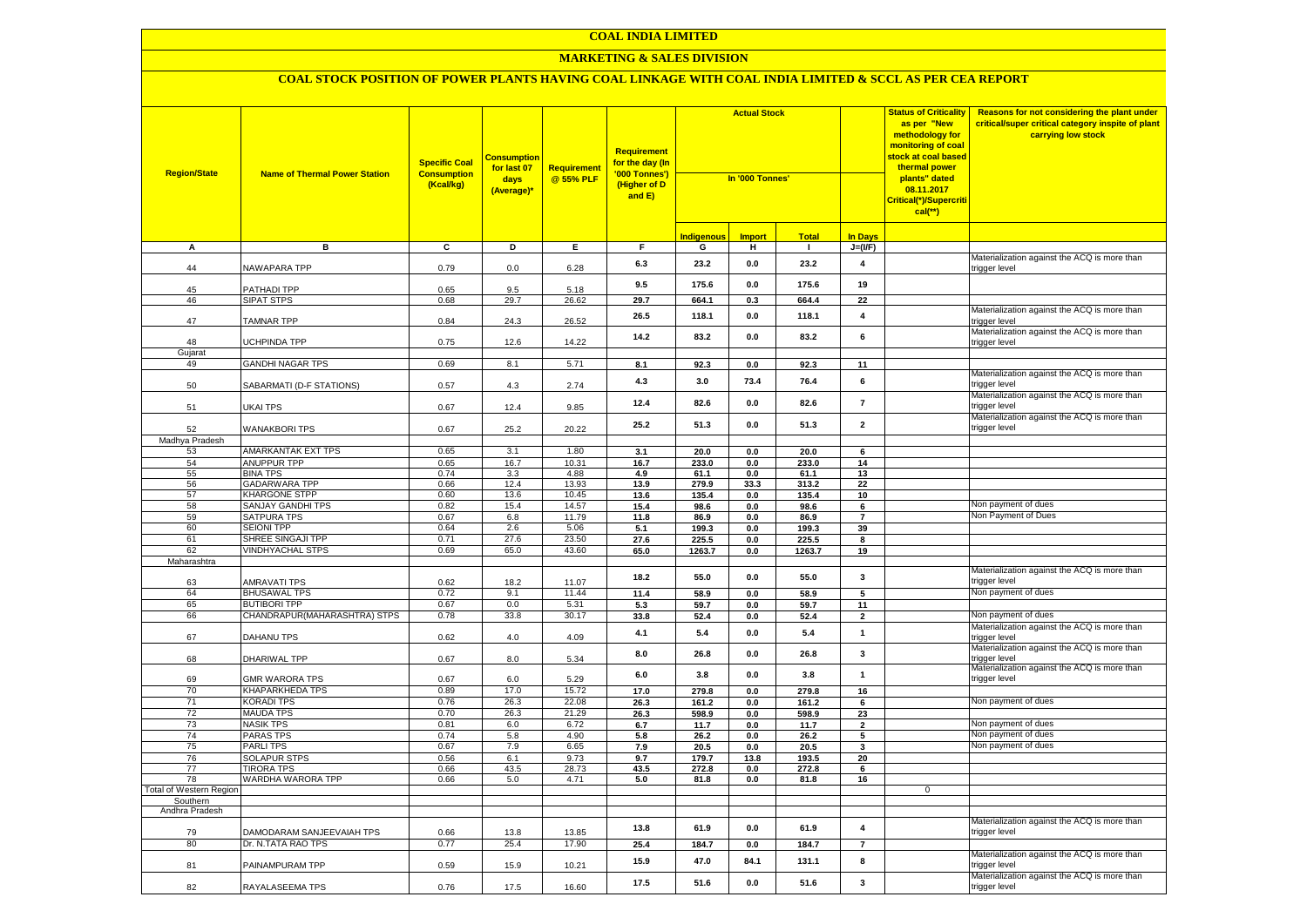### **MARKETING & SALES DIVISION**

| <b>Region/State</b>                    | <b>Name of Thermal Power Station</b>        | <b>Specific Coal</b><br><b>Consumption</b><br>(Kcal/kg) | <b>Consumptior</b><br>for last 07<br>days<br>(Average)* | <b>Requirement</b><br>@ 55% PLF | <b>Requirement</b><br>for the day (In<br>'000 Tonnes')<br>(Higher of D<br>and E) | <b>Actual Stock</b><br>In '000 Tonnes' |                |                | <b>Status of Criticality</b><br>as per "New<br>methodology for<br>monitoring of coal<br><mark>stock at coal based</mark><br>thermal power<br>plants" dated<br>08.11.2017<br>Critical(*)/Supercriti<br>$cal$ (**) | Reasons for not considering the plant under<br>critical/super critical category inspite of plant<br>carrying low stock |                                                               |
|----------------------------------------|---------------------------------------------|---------------------------------------------------------|---------------------------------------------------------|---------------------------------|----------------------------------------------------------------------------------|----------------------------------------|----------------|----------------|------------------------------------------------------------------------------------------------------------------------------------------------------------------------------------------------------------------|------------------------------------------------------------------------------------------------------------------------|---------------------------------------------------------------|
|                                        |                                             |                                                         |                                                         |                                 |                                                                                  | <b>Indigenous</b>                      | <b>Import</b>  | <b>Total</b>   | <b>In Davs</b>                                                                                                                                                                                                   |                                                                                                                        |                                                               |
| А                                      | в                                           | $\overline{c}$                                          | Þ                                                       | E                               | $\overline{F}$                                                                   | G                                      | н              | $\blacksquare$ | $J=(VF)$                                                                                                                                                                                                         |                                                                                                                        |                                                               |
| 83                                     | <b>SIMHADRI</b>                             | 0.78                                                    | 28.0                                                    | 20.54                           | 28.0                                                                             | 286.5                                  | 0.0            | 286.5          | 10                                                                                                                                                                                                               |                                                                                                                        |                                                               |
| 84                                     | <b>SGPL TPP</b>                             | 0.53                                                    | 10.4                                                    | 9.26                            | 10.4                                                                             | 26.2                                   | 84.4           | 110.5          | 11                                                                                                                                                                                                               |                                                                                                                        |                                                               |
| 85                                     | <b>VIZAG TPP</b>                            | 0.67                                                    | 0.0                                                     | 9.20                            | 9.2                                                                              | 152.3                                  | 0.0            | 152.3          | 17                                                                                                                                                                                                               |                                                                                                                        |                                                               |
| Karnataka                              |                                             |                                                         |                                                         |                                 |                                                                                  |                                        |                |                |                                                                                                                                                                                                                  |                                                                                                                        |                                                               |
| 86                                     | <b>BELLARY TPS</b>                          | 0.63                                                    | 8.0                                                     | 14.23                           | 14.2                                                                             | 6.2                                    | $0.0\,$        | 6.2            | $\mathbf 0$                                                                                                                                                                                                      |                                                                                                                        | Materialization against the ACQ is more than<br>trigger level |
| 87                                     | KUDGI STPP                                  | 0.63                                                    | 12.6                                                    | 19.90                           | 19.9                                                                             | 186.4                                  | 0.0            | 186.4          | 9                                                                                                                                                                                                                |                                                                                                                        | Materialization against the ACQ is more than<br>trigger level |
| 88                                     | <b>RAICHUR TPS</b>                          | 0.66                                                    | 19.7                                                    | 14.98                           | 19.7                                                                             | 107.6                                  | 0.0            | 107.6          | 5                                                                                                                                                                                                                |                                                                                                                        | Materialization against the ACQ is more than<br>rigger level  |
|                                        |                                             |                                                         |                                                         |                                 | 13.1                                                                             | 61.9                                   | 0.0            | 61.9           | 5                                                                                                                                                                                                                |                                                                                                                        | Materialization against the ACQ is more than                  |
| 89                                     | YERMARUS TPP                                | 0.62                                                    | 11.0                                                    | 13.09                           |                                                                                  |                                        |                |                |                                                                                                                                                                                                                  |                                                                                                                        | rigger level                                                  |
| Tamil Nadu                             |                                             |                                                         |                                                         |                                 |                                                                                  |                                        |                |                |                                                                                                                                                                                                                  |                                                                                                                        | Materialization against the ACQ is more than                  |
| 90                                     | <b>METTUR TPS</b>                           | 0.81                                                    | 14.8                                                    | 8.98                            | 14.8                                                                             | 33.8                                   | 0.0            | 33.8           | $\overline{\mathbf{2}}$                                                                                                                                                                                          |                                                                                                                        | trigger level                                                 |
| 91                                     | METTUR TPS - II                             | 0.78                                                    | 6.2                                                     | 6.16                            | 6.2                                                                              | 54.6                                   | 0.0            | 54.6           | 9                                                                                                                                                                                                                |                                                                                                                        |                                                               |
| 92                                     | NORTH CHENNAI TPS                           | 0.82                                                    | 25.7                                                    | 19.78                           | 25.7                                                                             | 179.5                                  | 0.0            | 179.5          | $\overline{7}$                                                                                                                                                                                                   |                                                                                                                        |                                                               |
| 93                                     | <b>TUTICORIN TPS</b>                        | 0.96                                                    | 11.9                                                    | 13.31                           | 13.3                                                                             | 189.9                                  | 0.0            | 189.9          | 14                                                                                                                                                                                                               |                                                                                                                        |                                                               |
| 94                                     | <b>VALLUR TPP</b>                           | 0.72                                                    | 19.6                                                    | 14.26                           | 19.6                                                                             | 176.5                                  | $0.0\,$        | 176.5          | 9                                                                                                                                                                                                                |                                                                                                                        |                                                               |
| Telangana                              |                                             |                                                         |                                                         |                                 |                                                                                  |                                        |                |                |                                                                                                                                                                                                                  |                                                                                                                        |                                                               |
| 95                                     | <b>BHADRADRI TPP</b>                        | 0.69                                                    | 12.1                                                    | 7.37                            | 12.1                                                                             | 104.5                                  | 0.0            | 104.5          | $\overline{9}$                                                                                                                                                                                                   |                                                                                                                        |                                                               |
| 96                                     | <b>KAKATIYA TPS</b>                         | 0.57                                                    | 12.6                                                    | 8.33                            | 12.6                                                                             | 230.6                                  | 0.0            | 230.6          | 18                                                                                                                                                                                                               |                                                                                                                        |                                                               |
| 97                                     | KOTHAGUDEM TPS (NEW)                        | 0.64                                                    | 12.1                                                    | 8.46                            | 12.1                                                                             | 134.2                                  | 0.0            | 134.2          | 11                                                                                                                                                                                                               |                                                                                                                        |                                                               |
| 98                                     | KOTHAGUDEM TPS (STAGE-7)                    | 0.50                                                    | 8.6                                                     | 5.23                            | 8.6                                                                              | 161.8                                  | 0.0            | 161.8          | 19                                                                                                                                                                                                               |                                                                                                                        |                                                               |
| 99                                     | RAMAGUNDEM STPS                             | 0.62                                                    | 26.1                                                    | 21.33                           | 26.1                                                                             | 446.0                                  | 0.0            | 446.0          | 17                                                                                                                                                                                                               |                                                                                                                        |                                                               |
| 100                                    | RAMAGUNDEM-B TPS                            | 0.77                                                    | 0.7                                                     | 0.64<br>9.12                    | 0.7                                                                              | 13.3                                   | 0.0            | 13.3           | 18<br>8                                                                                                                                                                                                          |                                                                                                                        |                                                               |
| 101<br><b>Total of Southern Region</b> | <b>SINGARENI TPP</b>                        | 0.58                                                    | 15.3                                                    |                                 | 15.3                                                                             | 127.7                                  | $0.0\,$        | 127.7          |                                                                                                                                                                                                                  | $\mathbf 0$                                                                                                            |                                                               |
| Eastern                                |                                             |                                                         |                                                         |                                 |                                                                                  |                                        |                |                |                                                                                                                                                                                                                  |                                                                                                                        |                                                               |
| Bihar                                  |                                             |                                                         |                                                         |                                 |                                                                                  |                                        |                |                |                                                                                                                                                                                                                  |                                                                                                                        |                                                               |
| 102                                    | <b>BARAUNI TPS</b>                          | 0.63                                                    | 5.1                                                     | 5.90                            | 5.9                                                                              | 64.9                                   | 0.0            | 64.9           | 11                                                                                                                                                                                                               |                                                                                                                        |                                                               |
| 103                                    | <b>BARHI</b>                                | 0.67                                                    | 8.5                                                     | 5.84                            | 8.5                                                                              | 94.5                                   | 0.0            | 94.5           | 11                                                                                                                                                                                                               |                                                                                                                        |                                                               |
| 104                                    | <b>BARH II</b>                              | 0.67                                                    | 17.0                                                    | 11.67                           | 17.0                                                                             | 189.0                                  | 0.0            | 189.0          | 11                                                                                                                                                                                                               |                                                                                                                        |                                                               |
| 105                                    | KAHALGAON TPS                               | 0.80                                                    | 34.5                                                    | 24.62                           | 34.5                                                                             | 116.7                                  | 0.0            | 116.7          | 3                                                                                                                                                                                                                |                                                                                                                        | Materialization against the ACQ is more than<br>rigger level: |
| 106                                    | <b>MUZAFFARPUR TPS</b>                      | 0.77                                                    | 5.4                                                     | 6.18                            | 6.2                                                                              | 24.6                                   | 0.0            | 24.6           | $\overline{\mathbf{4}}$                                                                                                                                                                                          |                                                                                                                        | Materialization against the ACQ is more than<br>rigger level  |
| 107                                    | <b>NABINAGAR STPP</b>                       | 0.58                                                    | 14.3                                                    | 10.14                           | 14.3                                                                             | 350.3                                  | 0.0            | 350.3          | 24                                                                                                                                                                                                               |                                                                                                                        |                                                               |
| 108                                    | NABINAGAR TPP                               | 0.69                                                    | 12.4                                                    | 9.06                            | 12.4                                                                             | 78.2                                   | 0.0            | 78.2           | 6                                                                                                                                                                                                                |                                                                                                                        | Materialization against the ACQ is more than<br>rigger level  |
| Jharkhand                              |                                             |                                                         |                                                         |                                 |                                                                                  |                                        |                |                |                                                                                                                                                                                                                  |                                                                                                                        |                                                               |
| 109                                    | BOKARO TPS 'A' EXP                          | 0.57                                                    | 5.8                                                     | 3.78                            | 5.8                                                                              | 101.7                                  | $0.0\,$        | 101.7          | 18                                                                                                                                                                                                               |                                                                                                                        |                                                               |
| 110<br>111                             | CHANDRAPURA(DVC) TPS<br><b>JOJOBERA TPS</b> | 0.61<br>0.69                                            | 6.8<br>2.9                                              | 4.06<br>2.18                    | 6.8<br>2.9                                                                       | 80.5<br>92.5                           | $0.0\,$<br>0.0 | 80.5<br>92.5   | 12<br>32                                                                                                                                                                                                         |                                                                                                                        |                                                               |
| 112                                    | KODARMA TPP                                 | 0.62                                                    | 13.0                                                    | 8.23                            | 13.0                                                                             | 99.5                                   | $0.0\,$        | 99.5           | 8                                                                                                                                                                                                                |                                                                                                                        |                                                               |
|                                        |                                             |                                                         |                                                         |                                 |                                                                                  |                                        |                |                |                                                                                                                                                                                                                  |                                                                                                                        | Materialization against the ACQ is more than                  |
| 113                                    | MAHADEV PRASAD STPP                         | 0.70                                                    | 7.0                                                     | 5.01                            | $7.0$                                                                            | $1.7$                                  | $0.0\,$        | $1.7$          | $\pmb{0}$                                                                                                                                                                                                        |                                                                                                                        | rigger level                                                  |
| 114                                    | <b>MAITHON RB TPP</b>                       | 0.64                                                    | 12.3                                                    | 8.89                            | 12.3                                                                             | 195.2                                  | 0.0            | 195.2          | 16                                                                                                                                                                                                               |                                                                                                                        |                                                               |
| 115                                    | <b>TENUGHAT TPS</b>                         | 0.75                                                    | 4.1                                                     | 4.16                            | 4.2                                                                              | 44.2                                   | 0.0            | 44.2           | 11                                                                                                                                                                                                               |                                                                                                                        |                                                               |
| Odisha                                 |                                             |                                                         |                                                         |                                 |                                                                                  |                                        |                |                |                                                                                                                                                                                                                  |                                                                                                                        |                                                               |
| 116                                    | <b>DARLIPALI STPS</b>                       | 0.71                                                    | 27.1                                                    | 14.95                           | 27.1                                                                             | 394.2                                  | 0.0            | 394.2          | 15                                                                                                                                                                                                               |                                                                                                                        |                                                               |
| 117                                    | DERANG TPP                                  | 0.70                                                    | 16.6                                                    | 11.10                           | 16.6                                                                             | 908.6                                  | 0.0            | 908.6          | 55                                                                                                                                                                                                               |                                                                                                                        |                                                               |
| 118                                    | <b>IB VALLEY TPS</b>                        | 0.83                                                    | 25.4                                                    | 19.16                           | 25.4                                                                             | 392.0                                  | $0.0\,$        | 392.0          | 15                                                                                                                                                                                                               |                                                                                                                        |                                                               |
| 119                                    | <b>KAMALANGA TPS</b>                        | 0.72                                                    | 12.2                                                    | 10.02                           | 12.2                                                                             | 17.4                                   | 0.0            | 17.4           | $\mathbf{1}$                                                                                                                                                                                                     |                                                                                                                        | Materialization against the ACQ is more than<br>rigger level  |
| 120                                    | <b>/EDANTA TPP</b>                          | 0.76                                                    | 0.0                                                     | 6.02                            | 6.0                                                                              | 0.0                                    | 0.0            | 0.0            | $\pmb{0}$                                                                                                                                                                                                        |                                                                                                                        | Materialization against the ACQ is more than<br>trigger level |
| 121                                    | <b>TALCHER STPS</b>                         | 0.79                                                    | 46.8                                                    | 31.43                           | 46.8                                                                             | 808.8                                  | 8.3            | 817.1          | 17                                                                                                                                                                                                               |                                                                                                                        |                                                               |
| West Bengal                            |                                             |                                                         |                                                         |                                 |                                                                                  |                                        |                |                |                                                                                                                                                                                                                  |                                                                                                                        |                                                               |